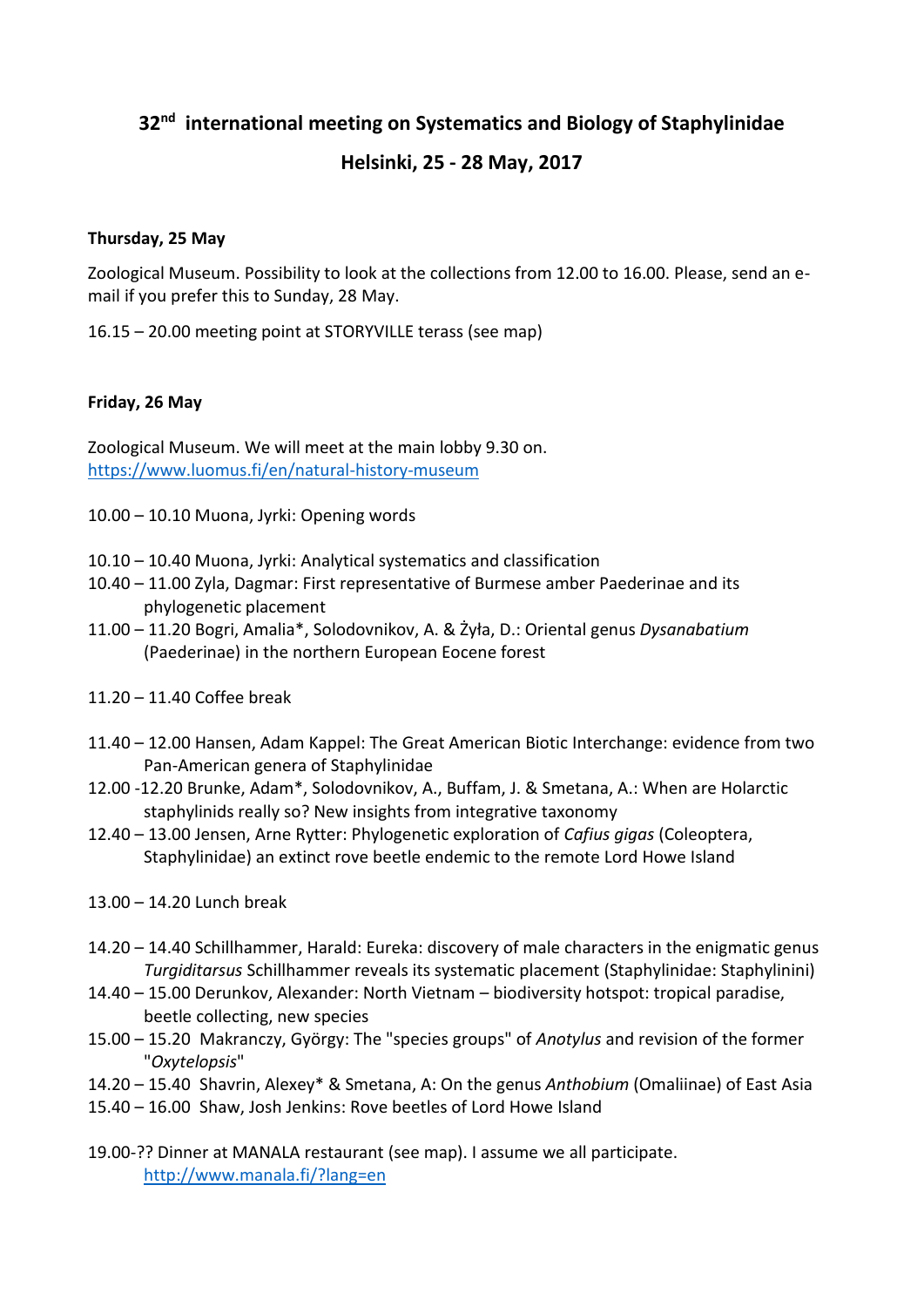# **Saturday, 27 May**

Excursion to Nuuksio National Park. <http://www.nationalparks.fi/nuuksionp>

9.10 Bus leaves from in front of the Zoological Museum

10.15 – 16.00 Collecting, enjoying, open-air lunch.

16.05 Bus leaves from Nuuksio to Zoological Museum

17.10 Approximate arrival at Zoological Museum.

19.00 Optional dinner at STORYVILLE restaurant. There is a 10-12 € extra cost for live music. Listed among the 160 best JAZZ restaurants in the world by Downbeat. Live band. <http://storyville.fi/>

#### **Sunday, 28 May**

Zoological Museum.

Possibility to look at the collections from 10.00 on. Please, send an e-mail if this is suitable for your purposes.

In case you prefer tourist attractions, I strongly suggest the following, all close to Zoological museum

Suomenlinna. One of the largest fortresses in the world, built on several islands to protect Eastern Finnish gulf. A whole day excursion is best. There are restaurants and the ferry runs continuously from the main market place (see map). <http://www.suomenlinna.fi/en/>

Temppeliaukio church. Built in bedrock. Close to Zoological Museum (see map) <http://www.helsinginkirkot.fi/en/churches/rock-church-temppeliaukio>

Kansallismuseo. Our national museum – for those who want to know about our past. <http://www.kansallismuseo.fi/en/nationalmuseum>

Ateneum. The traditional art museum, now a special Alvar Aalto exhibition.. <http://www.ateneum.fi/?lang=en>

Kiasma. The main contemporary art museum. <http://www.kiasma.fi/en/>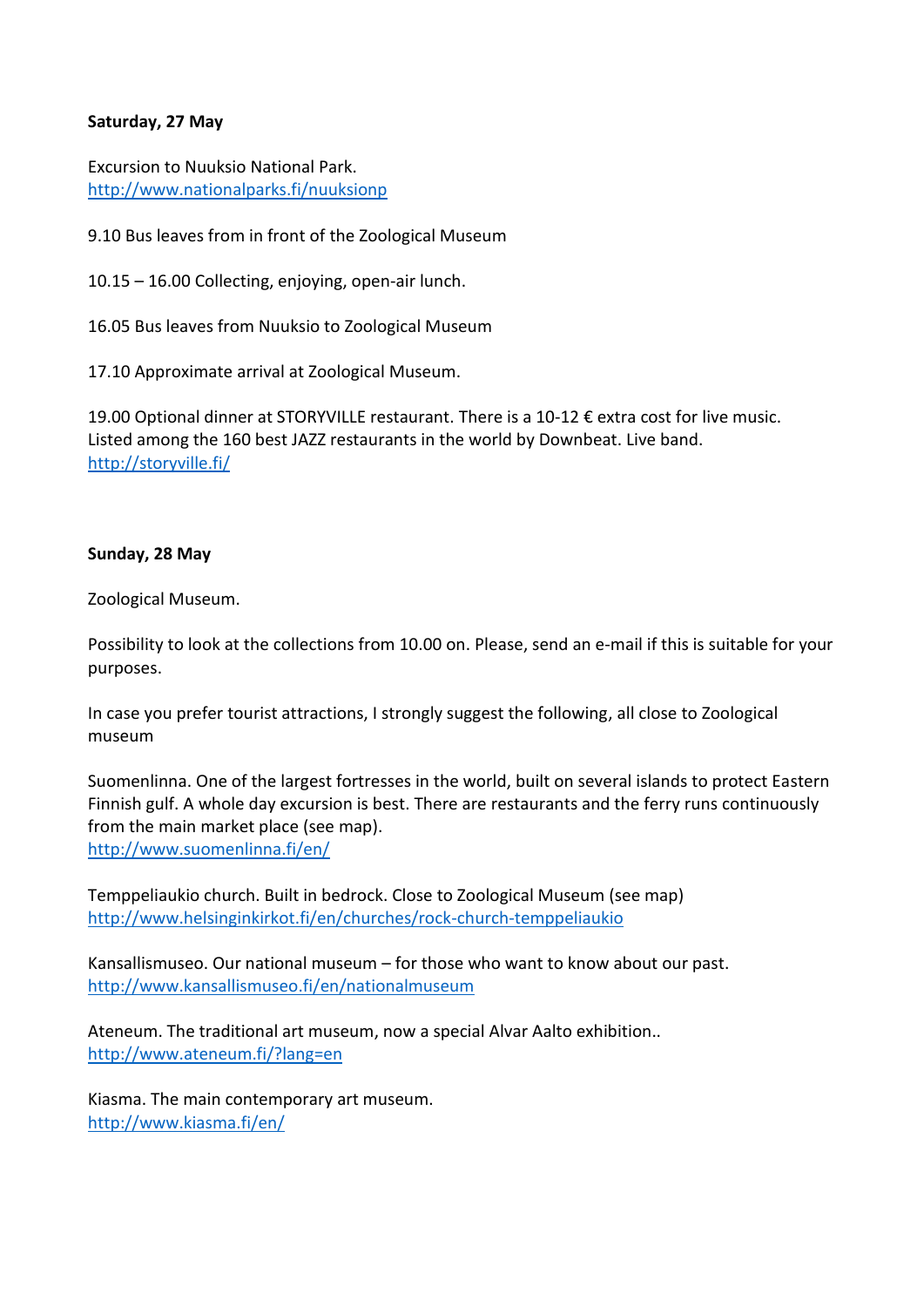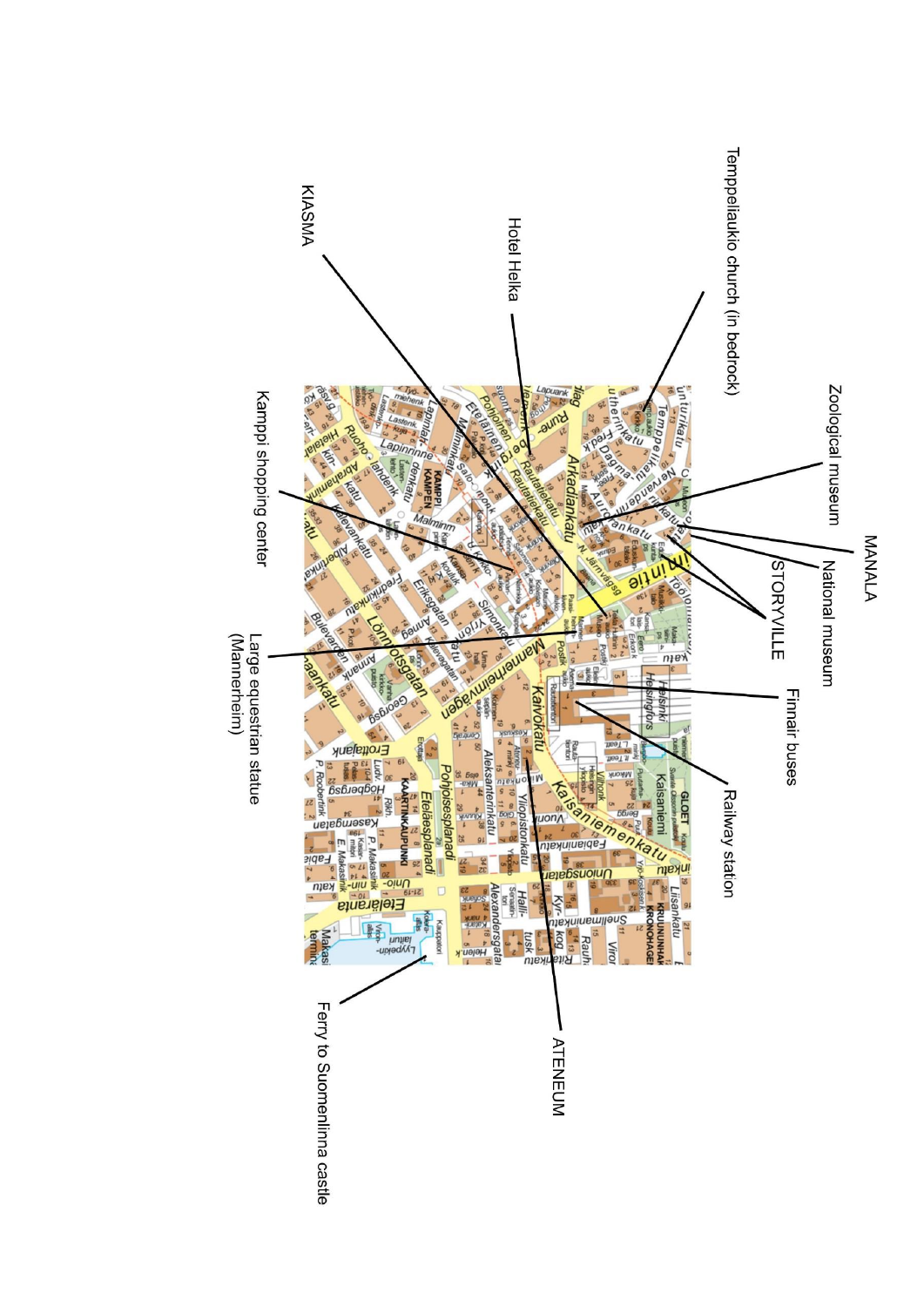#### General information

During the meet, Jyrki Muona can be reached by phone (+358408317817) or e-mail [\(jyrki.muona@helsinki.fi\)](mailto:jyrki.muona@helsinki.fi).

The offical address of the Zoological Museum is Pohjoinen Rautatiekatu 13, BUT in practice one might think it is on Arkadiankatu. The large elk in bronze in front of the museum and the giraffes on the balcony may suggest to where it is.

The Kamppi shopping center (see map) has numerous small restaurants – nothing fancy – and an excellent grocery store. The Railway station has many shops with long opening hours. If you want to buy alcoholic beverages, you need to go to an ALKO. The closest one to the museum is opposite the KIASMA modern art museum. Beer ans cider is available at grocery stores.

From the airport, you can choose a train, bus or taxi. I recommend the train, but the bus is ok as well. Both drop you off in the center (see map). <https://www.finavia.fi/en/helsinki-airport/to-and-from/train-buses-and-taxis/>

The public transportation system is extensive with buses, trams and metro. <https://www.hel.fi/hkl/en> Other language versions can be seen by choosing from the top of the web page.

Museum loans. All loans are handled by our electronic loan system. Jaakko Mattila can send whatever you wish after the meet and that is the best way to do it. If you absolutely need to take something with you, it may work out... $\odot$